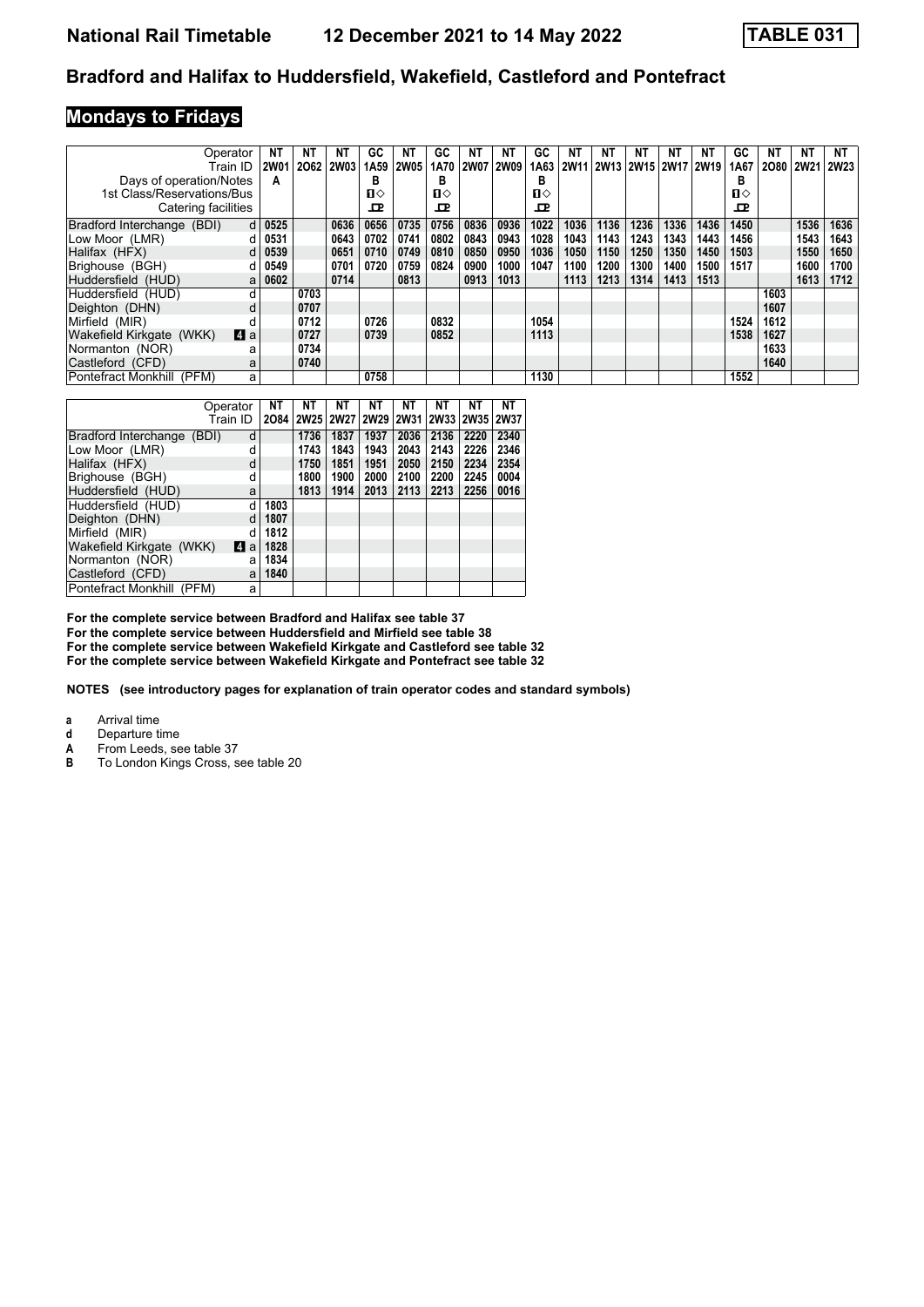#### **Bradford and Halifax to Huddersfield, Wakefield, Castleford and Pontefract**

# **Saturdays**

| Operator                                         | <b>NT</b>   | <b>NT</b> | NΤ          | GC               | ΝT   | NΤ          | GC           | <b>NT</b> | GC           | ΝT               | NΤ   | <b>NT</b> | ΝT                        | ΝT   | GC           | NΤ   | <b>NT</b>   | NΤ          |
|--------------------------------------------------|-------------|-----------|-------------|------------------|------|-------------|--------------|-----------|--------------|------------------|------|-----------|---------------------------|------|--------------|------|-------------|-------------|
| Train ID                                         | <b>2W01</b> | 2062      | <b>2W03</b> | 1A <sub>59</sub> | 2W05 | <b>2W07</b> | 1A70         | 2W09      | 1A63         | 2W <sub>11</sub> |      |           | 2W13   2W15   2W17   2W19 |      | 1A67         | 2080 | <b>2W21</b> | <b>2W23</b> |
| Days of operation/Notes                          | А           |           |             | в                |      |             | в            |           | в            |                  |      |           |                           |      | в            |      |             |             |
| 1st Class/Reservations/Bus                       |             |           |             | п⇔               |      |             | $\mathbf{u}$ |           | $\mathbf{u}$ |                  |      |           |                           |      | $\mathbf{u}$ |      |             |             |
| Catering facilities                              |             |           |             | ᇚ                |      |             | <b>D</b>     |           | ᇁ            |                  |      |           |                           |      | <b>D</b>     |      |             |             |
| Bradford Interchange (BDI)<br>d                  | 0525        |           | 0636        | 0656             | 0736 | 0836        | 0844         | 0936      | 1022         | 1036             | 1136 | 1236      | 1336                      | 1436 | 1523         |      | 1536        | 1636        |
| Low Moor (LMR)                                   | 0531        |           | 0643        | 0702             | 0742 | 0843        | 0850         | 0943      | 1028         | 1042             | 1143 | 1243      | 1343                      | 1443 | 1529         |      | 1543        | 1643        |
| Halifax (HFX)<br>d                               | 0539        |           | 0651        | 0710             | 0750 | 0850        | 0857         | 0950      | 1036         | 1050             | 1150 | 1250      | 1350                      | 1450 | 1536         |      | 1550        | 1650        |
| Brighouse (BGH)<br>п                             | 0549        |           | 0701        | 0720             | 0800 | 0900        | 0913         | 1000      | 1047         | 1100             | 1200 | 1300      | 1400                      | 1500 | 1548         |      | 1600        | 1700        |
| Huddersfield (HUD)<br>a                          | 0602        |           | 0714        |                  | 0813 | 0913        |              | 1013      |              | 1113             | 1213 | 1314      | 1413                      | 1513 |              |      | 1613        | 1712        |
| Huddersfield (HUD)                               |             | 0703      |             |                  |      |             |              |           |              |                  |      |           |                           |      |              | 1603 |             |             |
| Deighton (DHN)                                   |             | 0707      |             |                  |      |             |              |           |              |                  |      |           |                           |      |              | 1607 |             |             |
| Mirfield (MIR)                                   |             | 0712      |             | 0727             |      |             | 0920         |           | 1055         |                  |      |           |                           |      | 1556         | 1612 |             |             |
| <b>A</b> a<br><b>Wakefield Kirkgate</b><br>(WKK) |             | 0727      |             | 0739             |      |             | 0939         |           | 1111         |                  |      |           |                           |      | 1614         | 1627 |             |             |
| Normanton (NOR)<br>а                             |             | 0734      |             |                  |      |             |              |           |              |                  |      |           |                           |      |              | 1633 |             |             |
| Castleford (CFD)<br>a                            |             | 0740      |             |                  |      |             |              |           |              |                  |      |           |                           |      |              | 1640 |             |             |
| Pontefract Monkhill<br>(PFM)                     | a           |           |             | 0758             |      |             | 0953         |           | 1128         |                  |      |           |                           |      | 1633         |      |             |             |

|                            | Operator | NΤ   | NΤ   | NΤ   | NΤ                        | NΤ   | NΤ   | NΤ        | NΤ          |
|----------------------------|----------|------|------|------|---------------------------|------|------|-----------|-------------|
|                            | Train ID | 2084 |      |      | 2W25   2W27   2W29   2W31 |      |      | 2W33 2W35 | <b>2W37</b> |
| Bradford Interchange (BDI) | d        |      | 1736 | 1837 | 1937                      | 2036 | 2136 | 2220      | 2340        |
| Low Moor (LMR)             | d        |      | 1743 | 1843 | 1943                      | 2043 | 2143 | 2226      | 2346        |
| Halifax (HFX)              | d        |      | 1750 | 1851 | 1951                      | 2050 | 2150 | 2234      | 2354        |
| Brighouse (BGH)            | d        |      | 1800 | 1900 | 2000                      | 2100 | 2200 | 2245      | 0004        |
| Huddersfield (HUD)         | a        |      | 1813 | 1913 | 2013                      | 2113 | 2213 | 2256      | 0015        |
| Huddersfield (HUD)         | d        | 1803 |      |      |                           |      |      |           |             |
| Deiahton (DHN)             | d        | 1807 |      |      |                           |      |      |           |             |
| Mirfield (MIR)             | d        | 1812 |      |      |                           |      |      |           |             |
| Wakefield Kirkgate (WKK)   | 4<br>a   | 1828 |      |      |                           |      |      |           |             |
| Normanton (NOR)            | a        | 1834 |      |      |                           |      |      |           |             |
| Castleford (CFD)           | a        | 1840 |      |      |                           |      |      |           |             |
| Pontefract Monkhill (PFM)  | a        |      |      |      |                           |      |      |           |             |

### **Sundays**

| Operator                                           | GC.       | GC   | GC   | ΝT   | ΝT   | ΝT   | NΤ   | GC   | <b>NT</b> | ΝT   | NΤ   | GC   | NΤ   | GC   | NT   | NΤ   | NT   | NT   |
|----------------------------------------------------|-----------|------|------|------|------|------|------|------|-----------|------|------|------|------|------|------|------|------|------|
| Train ID                                           |           | 1A81 | 1A81 | 2K51 | 2K53 | 2K55 | 2K57 | 1A83 | 2K59      | 2K61 | 2K63 | 1A70 | 2K65 | 1A87 | 2K67 | 2K69 | 2K71 | 2K73 |
| Days of operation/Notes                            | G.        |      | Е    | А    | Α    | А    | A    | в    | A         | A    | А    | в    | А    | в    | А    | А    | А    | А    |
| 1st Class/Reservations/Bus                         | 罒         | ப⇔   | ்ப   |      |      |      |      | п⇔   |           |      |      | п⇔   |      | п⇔   |      |      |      |      |
| Catering facilities                                |           | ᇁ    | ᇁ    |      |      |      |      | ᇁ    |           |      |      | 굔    |      | ᇁ    |      |      |      |      |
| Bradford Interchange (BDI)                         | d         | 0757 | 0810 | 0856 | 0952 | 1052 | 1152 | 1209 | 1252      | 1352 | 1452 | 1508 | 1552 | 1559 | 1652 | 1752 | 1852 | 1952 |
| Low Moor (LMR)                                     |           | 0804 |      | 0903 | 0959 | 1059 | 1159 | 1215 | 1259      | 1359 | 1459 | 1514 | 1559 | 1605 | 1659 | 1759 | 1859 | 1959 |
| Halifax (HFX)                                      | 0734<br>d | 0811 |      | 0911 | 1006 | 1106 | 1206 | 1222 | 1306      | 1406 | 1506 | 1521 | 1606 | 1612 | 1706 | 1806 | 1906 | 2006 |
| Brighouse (BGH)                                    | 0754<br>d | 0821 |      | 0921 | 1016 | 1116 | 1216 | 1232 | 1316      | 1416 | 1516 | 1536 | 1616 | 1622 | 1716 | 1816 | 1916 | 2016 |
| Huddersfield (HUD)                                 | a         |      |      | 0933 | 1029 | 1129 | 1229 |      | 1330      | 1429 | 1530 |      | 1629 |      | 1729 | 1830 | 1929 | 2030 |
| Huddersfield (HUD)                                 |           |      |      |      |      |      |      |      |           |      |      |      |      |      |      |      |      |      |
| Deighton (DHN)                                     |           |      |      |      |      |      |      |      |           |      |      |      |      |      |      |      |      |      |
| Mirfield (MIR)                                     | 0811<br>d | 0829 |      |      |      |      |      | 1239 |           |      |      | 1543 |      | 1630 |      |      |      |      |
| <b>Wakefield Kirkgate</b><br>(WKK)<br><b>Z</b> I a | 0836      | 0841 | 0846 |      |      |      |      | 1251 |           |      |      | 1558 |      | 1643 |      |      |      |      |
| Normanton (NOR)                                    | а         |      |      |      |      |      |      |      |           |      |      |      |      |      |      |      |      |      |
| Castleford (CFD)                                   | a         |      |      |      |      |      |      |      |           |      |      |      |      |      |      |      |      |      |
| Pontefract Monkhill<br>(PFM)                       | a         |      |      |      |      |      |      |      |           |      |      |      |      |      |      |      |      |      |

| Operator<br>Train ID<br>Days of operation/Notes |     | NΤ<br>2K75<br>A | NΤ<br>2K77<br>А |
|-------------------------------------------------|-----|-----------------|-----------------|
| Bradford Interchange (BDI)                      | d   | 2052            | 2152            |
| Low Moor (LMR)                                  | d   | 2059            | 2159            |
| Halifax (HFX)                                   | d   | 2106            | 2206            |
| Brighouse (BGH)                                 | d   | 2116            | 2216            |
| Huddersfield (HUD)                              | a   | 2132            | 2232            |
| Huddersfield (HUD)                              | d   |                 |                 |
| Deighton (DHN)                                  | d   |                 |                 |
| Mirfield (MIR)                                  | d   |                 |                 |
| Wakefield Kirkgate (WKK)                        | M a |                 |                 |
| Normanton (NOR)                                 | a   |                 |                 |
| Castleford (CFD)                                | a   |                 |                 |
| Pontefract Monkhill (PFM)                       | a   |                 |                 |

#### **NOTES (see introductory pages for explanation of train operator codes and standard symbols)**

- **a** Arrival time<br>**d** Departure t
- **d** Departure time
- **A** From Leeds, see table 37<br>**B** To London Kings Cross, s
- **B** To London Kings Cross, see table 20<br> **C** Runs from 20 February to 27 March<br> **D** Runs until 13 February and from 3 Ap
- Runs from 20 February to 27 March
- **D** Runs until 13 February and from 3 April. To London Kings Cross, see table 20
- **E** Runs from 20 February to 27 March. To London Kings Cross, see table 20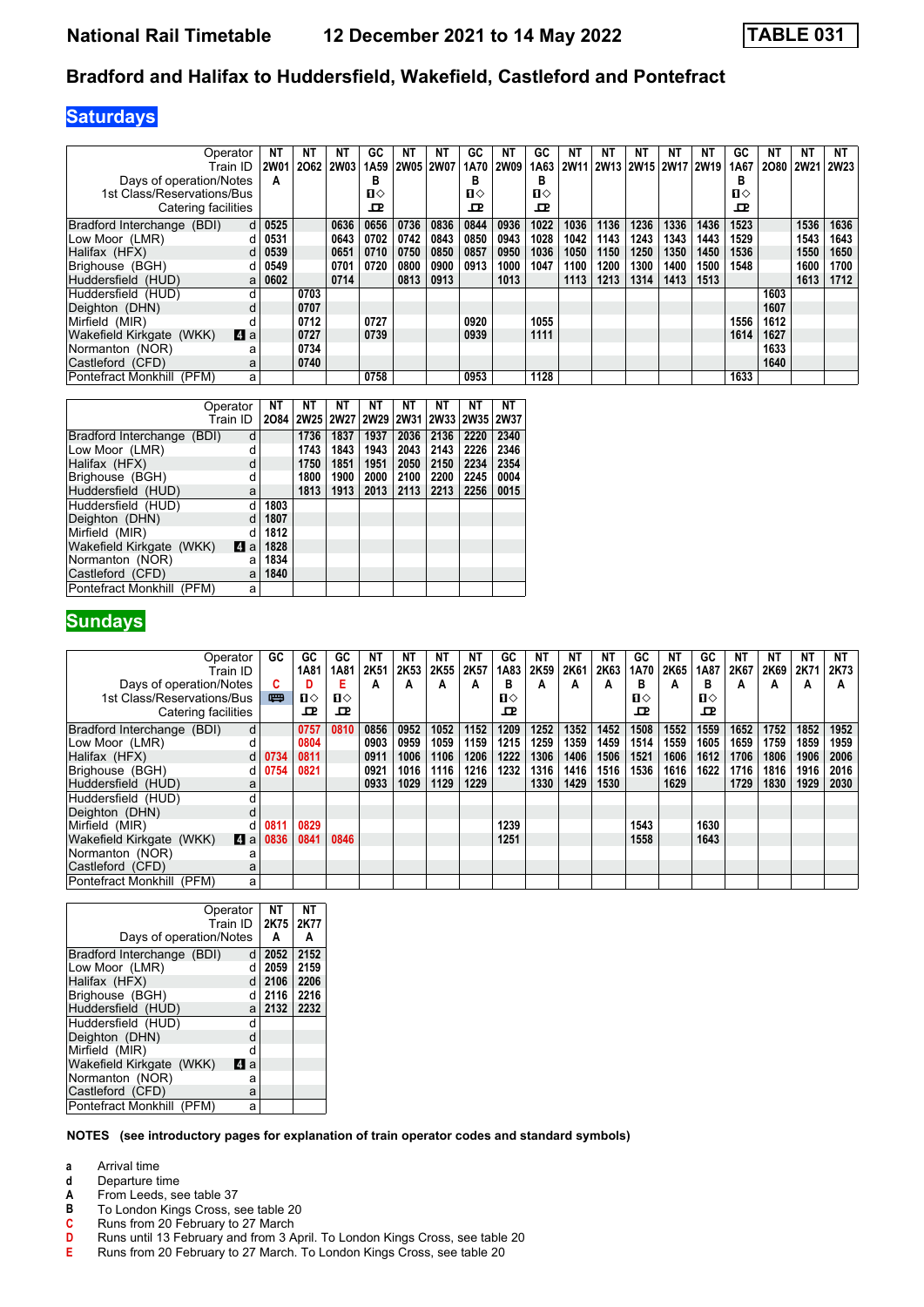# **Pontefract, Castleford and Wakefield to Huddersfield, Halifax and Bradford**

# **Mondays to Fridays**

| Operator                   |     | NT          | NΤ   | NΤ          | NT   | NT   | NΤ   | NT   | NΤ   | NT.                 | GC   | NT   | NΤ   | NT   | NΤ                  | NΤ   | GC   | <b>NT</b> | NT   |
|----------------------------|-----|-------------|------|-------------|------|------|------|------|------|---------------------|------|------|------|------|---------------------|------|------|-----------|------|
| Train ID                   |     | <b>2W00</b> | 2097 | 2W02   2W04 |      | 2063 |      |      |      | 2W06 2W08 2W10 2W12 | 1D71 |      |      |      | 2W14 2W16 2W18 2W20 | 2081 | 1D73 | 2W22 2W24 |      |
| Days of operation/Notes    |     |             |      |             |      |      |      |      |      |                     | A    |      |      |      |                     |      | А    |           |      |
| 1st Class/Reservations/Bus |     |             |      |             |      |      |      |      |      |                     | п⇔   |      |      |      |                     |      | П⇔   |           |      |
| Catering facilities        |     |             |      |             |      |      |      |      |      |                     | ᇁ    |      |      |      |                     |      | 굔    |           |      |
| Pontefract Monkhill (PFM)  | d   |             |      |             |      |      |      |      |      |                     | 1258 |      |      |      |                     |      | 1655 |           |      |
| Castleford (CFD)           |     |             |      |             |      | 0758 |      |      |      |                     |      |      |      |      |                     | 1658 |      |           |      |
| Normanton (NOR)            |     |             |      |             |      | 0804 |      |      |      |                     |      |      |      |      |                     | 1704 |      |           |      |
| Wakefield Kirkgate (WKK)   | 4 d |             | 0620 |             |      | 0810 |      |      |      |                     | 1313 |      |      |      |                     | 1710 | 1714 |           |      |
| Mirfield (MIR)             |     |             | 0634 |             |      | 0824 |      |      |      |                     | 1327 |      |      |      |                     | 1724 | 1727 |           |      |
| Deighton (DHN)             |     |             | 0640 |             |      | 0830 |      |      |      |                     |      |      |      |      |                     | 1730 |      |           |      |
| Huddersfield (HUD)         | a   |             | 0648 |             |      | 0836 |      |      |      |                     |      |      |      |      |                     | 1735 |      |           |      |
| Huddersfield (HUD)         |     | 0635        |      | 0735        | 0835 |      | 0935 | 1035 | 1135 | 1235                |      | 1335 | 1435 | 1535 | 1635                |      |      | 1735      | 1835 |
| Brighouse (BGH)            |     | 0645        |      | 0745        | 0845 |      | 0945 | 1045 | 1145 | 1245                | 1336 | 1345 | 1446 | 1545 | 1645                |      | 1735 | 1747      | 1845 |
| Halifax (HFX)              | a   | 0656        |      | 0756        | 0856 |      | 0956 | 1056 | 1156 | 1256                | 1347 | 1356 | 1456 | 1556 | 1656                |      | 1746 | 1758      | 1856 |
| Low Moor (LMR)             | a   | 0704        |      | 0804        | 0904 |      | 1004 | 1104 | 1204 | 1304                | 1354 | 1404 | 1504 | 1604 | 1704                |      | 1754 | 1805      | 1904 |
| Bradford Interchange (BDI) | а   | 0712        |      | 0811        | 0911 |      | 1011 | 1111 | 1211 | 1311                | 1402 | 1411 | 1511 | 1613 | 1711                |      | 1801 | 1813      | 1911 |

| Operator<br>Train ID<br>Days of operation/Notes<br>1st Class/Reservations/Bus<br>Catering facilities |   | GC<br>1D81<br>A<br>п⇔<br>ᇁ | NΤ<br>2W26 | NΤ   | NΤ<br>2085 2W28 2W30 | NΤ   | GC<br>1D95<br>A<br>$\mathbf{u}$<br>ᇁ | NΤ<br><b>2W36</b> |
|------------------------------------------------------------------------------------------------------|---|----------------------------|------------|------|----------------------|------|--------------------------------------|-------------------|
| Pontefract Monkhill (PFM)                                                                            | d |                            |            |      |                      |      |                                      |                   |
| Castleford (CFD)                                                                                     | d |                            |            | 1858 |                      |      |                                      |                   |
| Normanton (NOR)                                                                                      | d |                            |            | 1904 |                      |      |                                      |                   |
| Wakefield Kirkgate (WKK)<br>$\overline{A}$                                                           | d | 1831                       |            | 1910 |                      |      | 2148                                 |                   |
| Mirfield (MIR)                                                                                       | d | 1846                       |            | 1924 |                      |      | 2200                                 |                   |
| Deighton (DHN)                                                                                       | d |                            |            | 1930 |                      |      |                                      |                   |
| Huddersfield (HUD)                                                                                   | a |                            |            | 1936 |                      |      |                                      |                   |
| Huddersfield (HUD)                                                                                   | d |                            | 1935       |      | 2035                 | 2135 |                                      | 2300              |
| Brighouse (BGH)                                                                                      | d | 1854                       | 1945       |      | 2045                 | 2145 | 2208                                 | 2312              |
| Halifax (HFX)                                                                                        | a | 1905                       | 1956       |      | 2056                 | 2156 | 2222                                 | 2323              |
| Low Moor (LMR)                                                                                       | a | 1913                       | 2004       |      | 2104                 | 2204 | 2230                                 |                   |
| Bradford Interchange<br>(BDI)                                                                        | a | 1921                       | 2011       |      | 2111                 | 2211 | 2241                                 | 2336              |

**NOTES (see introductory pages for explanation of train operator codes and standard symbols)**

**a** Arrival time<br>**d** Departure time

**d** Departure time<br>**A** From London K

From London Kings Cross, see table 20